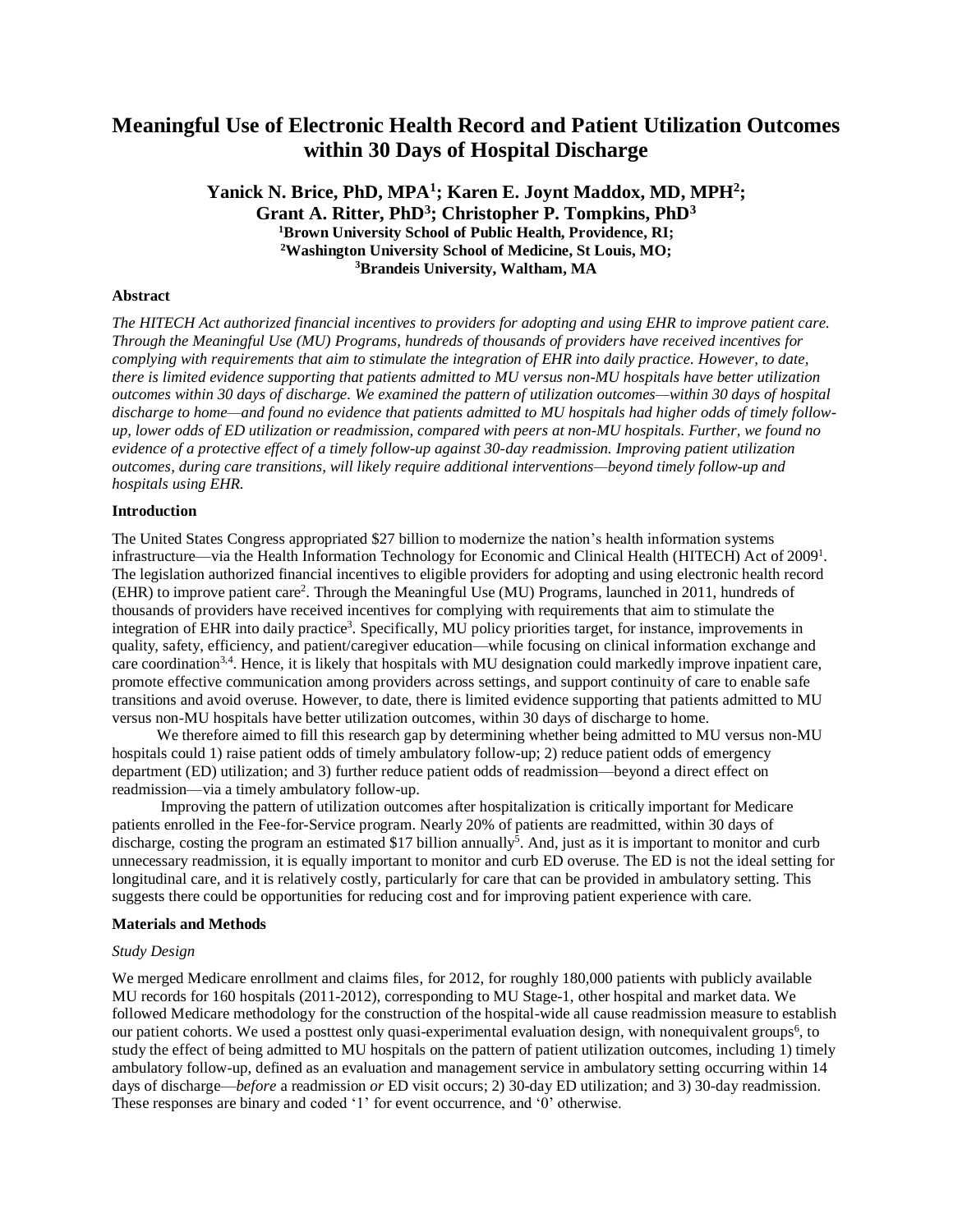In the absence of randomization of patients to MU and non-MU hospitals (or to receive a timely follow-up and not), there exist potential risks of confounding that could obscure the relationship between exposure and outcome<sup>6,7</sup>. We addressed these threats to internal validity by using propensity-score based methods<sup>8</sup>. Specifically, to evaluate the effect of exposure to MU hospitals on utilization, we combined inverse probability of treatment weighting (IPTW)—using the propensity scores (PSs)—with two-level, multivariable logistic regressions<sup>9,10</sup>. And, to test for mediation, we exploited weighted, two-level structural equation modeling combined with regression adjustment—using the logit of the PSs of timely follow-up to reduce potential confounding in the mediator-outcome relationship. The weights and logit of the PSs were applied for bias reduction by improving comparability between the two groups of patients.

# *Estimating Propensity Scores and Weights*

Using a single-level logistic regression, we estimated the selection mechanism predicting patient assignment to hospitals to obtain the PSs. Given there could be confounders at every level of the hierarchy because of the nested structure of the data, we adjusted for patient, market, and hospital characteristics—of known theoretical or empirical or policy relevance, measured at baseline—that could potentially influence the probability of receiving care at MU hospitals and the utilization outcomes<sup>9,11</sup>. Next, we computed the IPTW weights, using the inverse of the estimated PSs. And, to reduce the influence of patients with extreme weights, we calculated *stabilized-IPTW* weights by weighing the IPTW weights with a constant equal to the mean value of patients being in their respective groups. We used the same set of weights to fit the outcome models for each response. Similarly, we estimated the PSs of timely follow-up. However, we applied the logit of the PSs for covariate adjustment. (See Figure 1 for the distribution of estimated PSs for the two groups of patients.) We assessed statistical significance at the 5% threshold.

IPTW weights are analogous to survey sampling weights. Whereas the latter are used to increase external validity, IPTW weights are used to increase internal validity. IPTW is easy to implement, which explains its increasing popularity in applied work<sup>9</sup>. Alternatively, to reduce bias in the posttest only design, intervention effects can be estimated using PS matching or stratification on the PSs. We used SAS 9.4 version 14.1 and MPlus 7.4 (Muthen & Muthen) to estimate intervention effects using generalized linear mixed models (GLMM).

#### **Results**

68% of patients received care at MU hospitals ( $N = 180,000$ ). Compared to otherwise identical peers, patients admitted to MU hospitals had similar odds of timely ambulatory follow-up (OR = 1.00, 95% CI: 0.95-1.07; *p* = .873); of 30-day ED utilization (OR = 1.07, 95% CI: 0.94-1.21; *p* = .294); and of 30-day readmission (OR = 1.00, 95% CI: 0.93-1.06; *p* = .919). (See Table 1 for select results.) Further, we found no evidence of an indirect effect of being admitted to MU hospitals on 30-day readmission via a timely ambulatory follow-up (results not reported).



**Figure 1.** Distribution of Propensity Scores Among Hospitalized Patients

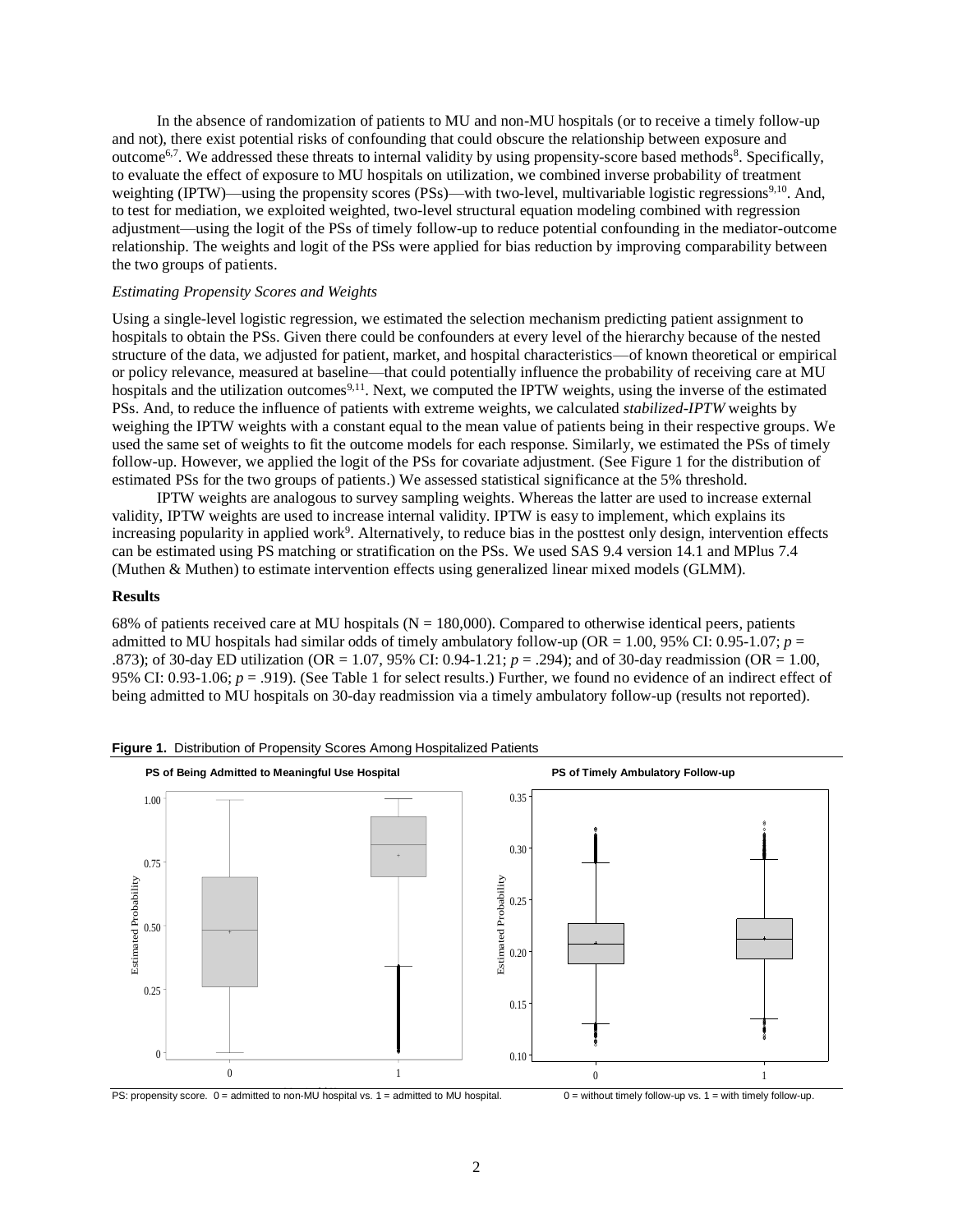| $\overline{1}$ $\overline{2}$ $\overline{3}$ $\overline{4}$ $\overline{1}$ $\overline{2}$ $\overline{3}$ $\overline{4}$ $\overline{5}$ $\overline{4}$ $\overline{5}$ $\overline{6}$ $\overline{5}$ $\overline{6}$ $\overline{6}$ $\overline{6}$ $\overline{6}$ $\overline{6}$ $\overline{6}$ $\overline{6}$ $\overline{6}$ $\overline{6}$ $\overline{6}$ $\overline{6}$ $\overline{$ |                          |         |                     |         |                     |         |
|--------------------------------------------------------------------------------------------------------------------------------------------------------------------------------------------------------------------------------------------------------------------------------------------------------------------------------------------------------------------------------------|--------------------------|---------|---------------------|---------|---------------------|---------|
| Variable                                                                                                                                                                                                                                                                                                                                                                             | <b>Timely Ambulatory</b> |         | 30-Dav ED           |         | $30$ -Day           |         |
|                                                                                                                                                                                                                                                                                                                                                                                      | Follow-up*               | p-value | Utilization         | p-value | Readmission         | p-value |
| MU (Admitted to Meaningful Use<br>hospital)                                                                                                                                                                                                                                                                                                                                          | 1.00 (0.95-1.07)         | .873    | 1.07(0.94-1.21)     | .294    | $1.00(0.93-1.06)$   | .919    |
| <b>Patient Characteristics</b>                                                                                                                                                                                                                                                                                                                                                       |                          |         |                     |         |                     |         |
| <b>Prior Utilization</b>                                                                                                                                                                                                                                                                                                                                                             |                          |         | $1.11(1.10-1.12)$   | < .0001 | 1.24 (1.21-1.27)    | < .0001 |
| Dually Eligible for<br>Medicare/Medicaid                                                                                                                                                                                                                                                                                                                                             | $1.06(1.01-1.12)$        | .020    | $0.93(0.87 - 0.99)$ | .015    | 1.18 (1.12-1.24)    | < .0001 |
| Female Gender                                                                                                                                                                                                                                                                                                                                                                        | $1.07(1.04-1.11)$        | < .0001 | $0.99(0.95-1.04)$   | .694    | $0.92(0.88-0.96)$   | < .0001 |
| <b>Patient Cohort</b>                                                                                                                                                                                                                                                                                                                                                                |                          |         |                     |         |                     |         |
| Medicine                                                                                                                                                                                                                                                                                                                                                                             | Reference                |         | Reference           |         | Reference           |         |
| Cardiovascular                                                                                                                                                                                                                                                                                                                                                                       | $0.96(0.89-1.04)$        | .317    | 1.37 (1.29-1.46)    | < .0001 | $0.88(0.80 - 0.96)$ | .007    |
| Cardiorespiratory                                                                                                                                                                                                                                                                                                                                                                    | $0.93(0.88-0.98)$        | .010    | 1.14 (1.07-1.21)    | < .0001 | $1.05(0.99-1.11)$   | .126    |
| Neurology                                                                                                                                                                                                                                                                                                                                                                            | $1.07(0.97 - 1.18)$      | .187    | $0.98(0.91-1.06)$   | .684    | $0.82(0.76-0.88)$   | < .0001 |
| Surgery                                                                                                                                                                                                                                                                                                                                                                              | $0.86(0.81 - 0.91)$      | < .0001 | $0.92(0.86 - 0.98)$ | .007    | $0.63(0.59 - 0.68)$ | < .0001 |
| Patient MS-DRGs Weight                                                                                                                                                                                                                                                                                                                                                               |                          |         |                     |         |                     |         |
| Quartile 1 (lowest illness<br>severity)                                                                                                                                                                                                                                                                                                                                              | Reference                |         | Reference           |         | Reference           |         |
| Quartile 2                                                                                                                                                                                                                                                                                                                                                                           | $0.92(0.88-0.97)$        | .004    | $0.93(0.88-0.98)$   | .008    | 1.29 (1.19-1.39)    | < .0001 |
| Quartile 3                                                                                                                                                                                                                                                                                                                                                                           | $0.81(0.77-0.86)$        | < .0001 | $0.82(0.78-0.8)$    | < .0001 | 1.43 (1.28-1.59)    | < .0001 |
| Quartile 4                                                                                                                                                                                                                                                                                                                                                                           | $0.92(0.86 - 0.98)$      | .007    | $0.81(0.74 - 0.88)$ | < .0001 | 1.55 (1.40-1.71)    | < .0001 |

**Table 1.** Predictors of Patient Utilization Outcomes within 30 Days of Hospital Discharge to Home (Odds Ratio, OR, and 95% Confidence Interval, CI)

Propensity score-weighted two-level logistic regressions fitted with SAS PROC GLIMMIX—using maximum likelihood estimation. \* A timely follow-up is defined as an evaluation and management service occurring within 14 days of discharge before readmission or emergency department (ED) utilization occurs. MS-DRGs indicates Medicare Severity Diagnosis Related Groups.

Conversely, we found strong associations between patient characteristics and outcomes. For instance, patients with a history of prior utilization or higher illness severity—the most proximate determinants of utilization<sup>12</sup>—experienced higher odds of readmission, a finding in line with the literature on readmission<sup>5</sup> (Table 1). At the market level, we found that hospital supply was inversely related to outcomes. Interestingly, we found that physicians' adoption of EHR was associated with lower odds of 30-day ED utilization and readmission. Given that readmissions happen, by definition, once the patient has left the hospital walls, it is possible that this outcome is more heavily influenced by outpatient providers than by hospitals. Overall, hospital characteristics were weakly related to utilization outcomes (results not reported).

## **Discussion**

We examined the pattern of utilization outcomes—within 30 days of discharge to home—for a sample of previously hospitalized Medicare patients in 2012. We found no evidence that patients admitted to MU hospitals had better utilization outcomes, including higher odds of timely ambulatory follow-up, lower odds of ED utilization or readmission, compared to otherwise identical peers at non-MU hospitals. Further, we found no evidence of a protective effect of a timely ambulatory follow-up against 30-day readmission.

It remains unclear why MU was not linked with superior post-discharge outcomes during care transitions. The MU designation implies that hospitals have been able to meet high standards of adoption and use of EHR systems, which provide tools that may help to a) improve the quality and safety of inpatient care, b) support patient/caregiver education, and c) facilitate communication and care coordination among providers to improve care transitions<sup>4</sup>.

A possibility for why we did not find an association of MU with outcomes is that MU, in its early stages, does not address key patient-centered elements of care. Thus, our findings suggest the need to strengthen the Medicare EHR Incentive Program along the dimension of patient and family engagement—one of the MU objectives that providers had difficulty meeting in 2011-2012<sup>4</sup> . To improve post-discharge outcomes, it is imperative to educate and engage patients and caregivers, who are important partners for achieving desirable outcomes.